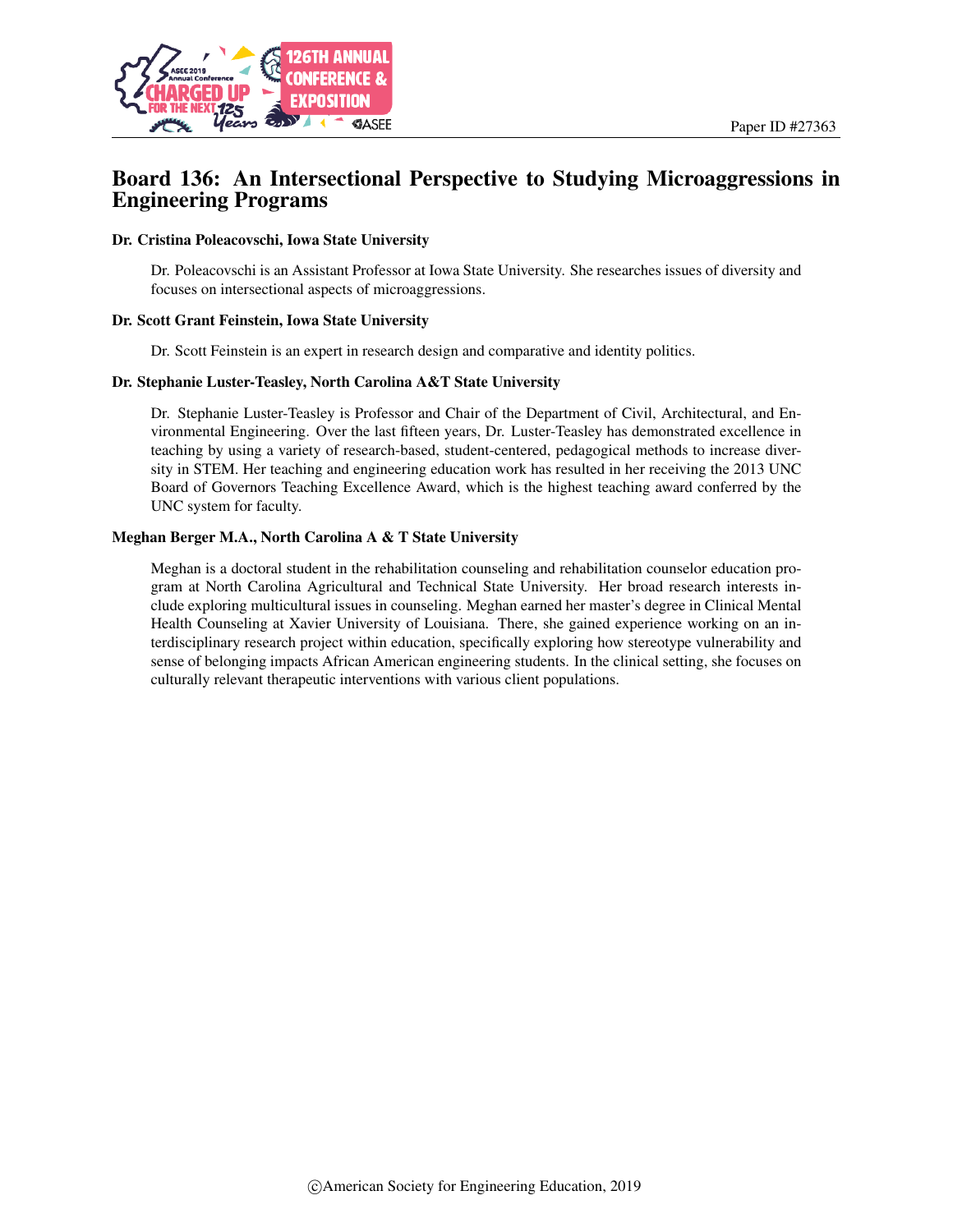## **An Intersectional Perspective to Studying Microaggressions: An Overview of the Current Scholarship**

Dr. Cristina Poleacovschi, Assistant Professor, Civil, Construction and Environmental Engineering, Iowa State University Dr. Gloria Jones-Johnson, University Professor, Sociology, Iowa State University Dr. Scott Feinstein, Assistant Professor, Political Science, Iowa State University Dr. Stephanie Luster-Teasley, Professor, North Carolina A&T Montgomery Cason, Undergraduate Student, Iowa State University Meghan Berger, PhD Student, North Carolina A&T

### **Abstract**

Microaggressions are widespread in engineering but have received limited attention from engineering education scholars. This research presents the current state of literature on microaggressions and emphasizes the need to adopt an intersectionality perspective to studying mciroaggressions. The research presents a review of the literature including the (1) study context, (2) study methods, (3) study objectives, (4) microaggressions outcomes and (5) microaggressions types using data from 45 journal articles. Data analysis included coding of the journal articles to identify major themes representing different forms of microaggressions. The current results show that the research studying microaggressions using an intersectional lens is limited. This research contributes to improved understanding regarding microaggressions by identifying the gaps within existing literature on microaggressions. Practically, this research increases the visibility of subtle negative behaviors that engineering minority groups experience and their importance for students' success and persistence.

#### **Introduction**

Engineering programs continue to be underrepresented in terms of gender and racial minorities. Previous scholarship on minority retention in engineering primarily focuses on institutional factors or direct forms of discrimination in the field (Glass, Sassler, Levitte, & Michelmore, 2013; May & Chubin, 2003; Pawley, 2013). While these policies are important to minorities' experiences in engineering education, they only partially account for minorities' desires to exit the engineering profession (Glass et al., 2013). The norms and behaviors that operate outside of the direct forms of discrimination are wholly understudied. Around 61% of minorities mention that they experience subtle negative behaviors, or microaggressions, in engineering (Williams, Li, Rincon, & Finn, 2016). While these behaviors are frequent in engineering (Forrest-Bank & Jenson, 2015; Fouad, Chang, Wan, & Singh, 2017), their nature in engineering programs are not well studied especially across diverse gender and race groups. This research brings attention to an understudied topic in engineering – microagressions. Microaggressions represent the subtle and stunning assaults people encounter based on their membership in social groups such as race, gender, and sexual orientation. discriminatory experiences based on a person's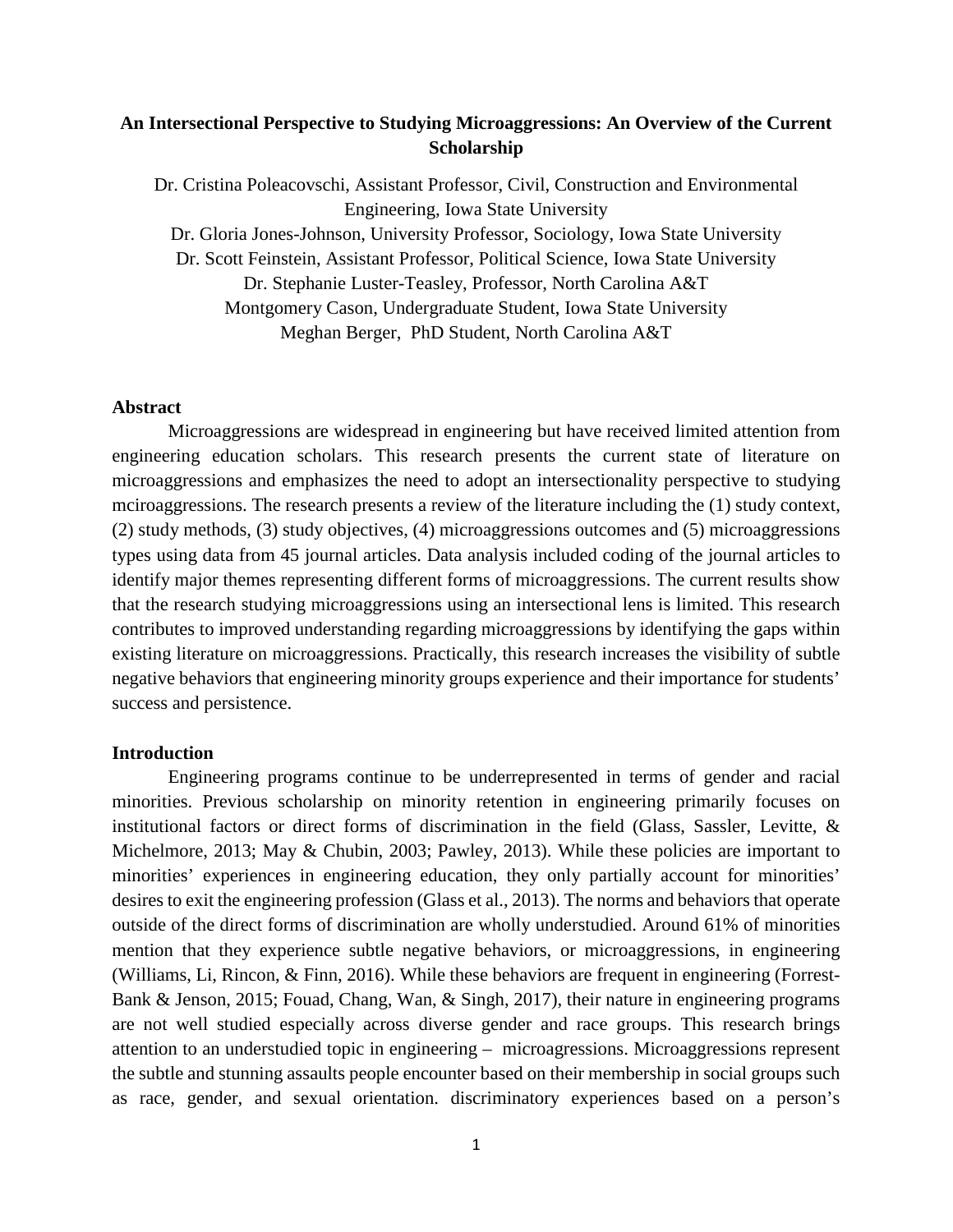membership to a group. For example, labeling a woman as "bossy" is a microaggression and sends the message that women need to be passive and that assertive behavior is not welcomed.

While microagressions in engineering are widespread, the research on microaggressions in engineering is scarce with a few notable exceptions (Camacho and Lord 2011; Burth et al. 2016). Camacho and Lord (2011) have shown that microaggressions in engineering occur at the institutional level, at the interpersonal level and as everyday norms (e.g. jokes). Burt et al (2016) have emphasized the diverse microaggressions that Black students experience in engineering during their advising experiences. This literature collectively has shown that microaggressions are more frequent among certain gender and race groups than others and underscored the importance of intersectionality as lens to study microaggressions. The intersectional paradigm holds that race, class, and gender cannot be understood as discrete categories of analysis but are instead mutually constituted (McCall 2005; Shields 2008). Kimberle Crenshaw (1989) coined the term intersectionality, which underscores the multidimensionality of marginalized subjects' lived experiences. Intersectionality seeks to demonstrate the racial variation within gender and the gendered variation with race through its attention to subjects whose identities contest race-orgender categorizations (Nash, 2008). In explaining the importance of intersectionality, Pat Hill Collins (2002) refers to it as "the matrix of domination". Collins (2015) asserts that race, class, gender, sexuality, ethnicity, nation, ability and age operate not as unitary, mutually exclusive entities, but as reciprocally constructing phenomena that in turn shape complex social inequalities. According to Burham (2001), Black women's experience as women is invisible from their experiences as African American, so they are always "both/and". Consequently, analyses that claim to examine gender while neglecting a critical stance towards race and class inevitably do so at the expense of African American women's experience. Based on a study by Wilkins (2008), the complex intersections of race and gender, and the contradictions among them, also constrain white women in their efforts to recreate their gendered identities. Moreover, Wilkins (2012) maintains that identities are organized at the complex intersection of multiple categories of membership and meaning. According to McBride, Hebson and Holgate (2015), intersectionality forces researchers to recognize that there is diversity in any category of worker, and that individuals "within an intersectional space (i.e., of two overlapping categories) may be experiencing something completely different to those occupying one of the categories (p.335). For example, Elliott and Smith (2004) found that men and women of various races and ethnicities experience increasing inequality in workplace power, relative to white men, but they experience it to different degrees and via different mechanisms. Moreover, intersectional approaches might focus on groups, on systems, or on processes (Cho, Crenshaw, and McCall, 2013).

This research uses theory of intersectionality as lenses to studying microaggressions and identifies the experiences that diverse gender and race groups experience using previous literature on microaggressions.

#### **Methods**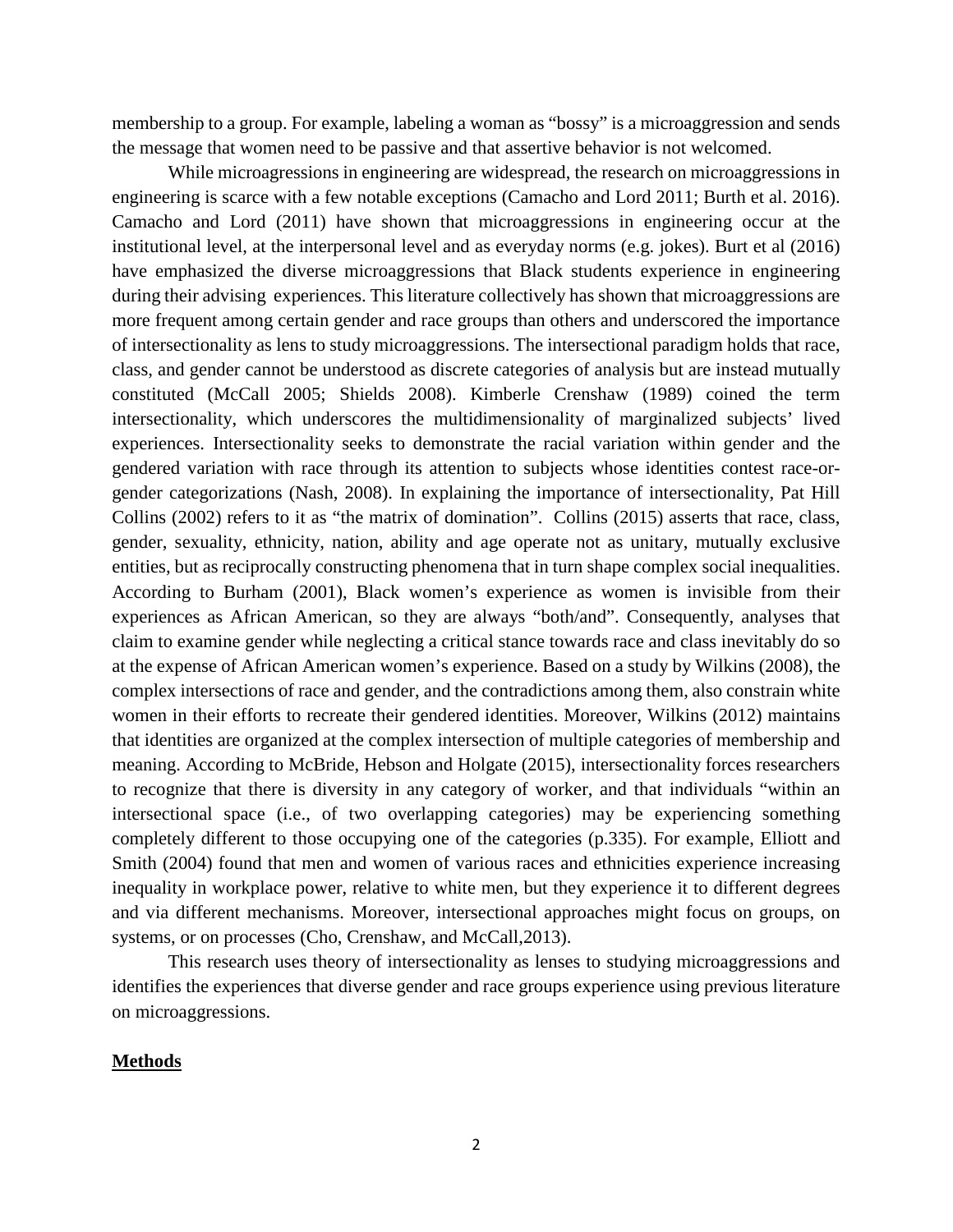This review of the sub-field intends to identify the current state of research on microaggressions. Specifically, this research identifies the (1) study context, (2) study methods, (3) study objectives, (4) study outcomes and (5) microaggressions types. To identify the literature on microaggressions, two databases (JSTOR and Google Scholar) were used employing key word searches, including "microaggressions" and "microaggression", and cross-references. A total of 57 articles were identified across 20 refereed journals. The final list was narrowed down to 45 journal articles which included articles based on gender and race microaggressions only. For example, some of the articles excluded discussed microaggressions based on sexuality (Galupo & Resnick, 2016) and religion (Nadal, Griffin, Hamit, Leon, & Tobio, 2015.) Then, the articles were imported into NVivo, a qualitative analysis software which helps with the coding management process.

Five macro codes were used to categorize the articles: (1) study context, (2) study methods, (3) study objectives, (4) study effects from microaggressions, (5) microaggressions type. For each macro code category, we identified several sub-codes, or sub-categories describing the macro code. The "*study context*" macro code refers to the environment of the studies on microaggressions. The code included four micro codes: (1) Graduate education, (2) Undergraduate education, (3) High school, (4) Workplace, and (5) Therapy. The "*study methods*" macro-code refers to the methods used in previous literature including data collection and analysis. The code included two micro-codes: (1) data collection and (2) data analysis. Interviews, survey, and previous literature were used as data collection methods. Narrative analysis and statistical analysis were the two forms of data analysis methods that we identified. The "*study objective*" macro-code refers to the objective of the existing studies on microaggressions. The code included five microcodes: (1) increasing awareness about microaggressions, (2) description of microaggressions, (3) effect of microaggressions on a range of outcomes, and (4) analysis of past results. It was pertinent that we explore the different reasons why researchers were studying microaggressions so that we were aware if our research was redundant or not. The "*microaggressions outcomes*" macro-code refers to the examined effect of experienced microaggressions and was split into six micro-codes: (1) mental health, (2) physical health, (3) social performance, (4) academic performance, (5) work performance, and (6) self-performance. For example, academic performance outcomes may include research that examines how experienced microaggressions affect how well individuals do in their classes or on assignments. Finally, the "*microaggressions type*" macro-code refers to the different forms of microaggressions experiences by diverse gender and race groups mentioned in the literature. A comprehensive list of microaggressions type is presented in the results section. Additionally, because our study focuses on gender and race microaggressions, we present our results based on the most studied gender and race groups including: (1) Asian, (2) Asian men, (3) Asian women, (4) Black, (5) Black men, (6) Black women, (7) Latinx, (8) Latinx men, (9) Latinx women, and (10) Women.

### **Results**

#### *Study context*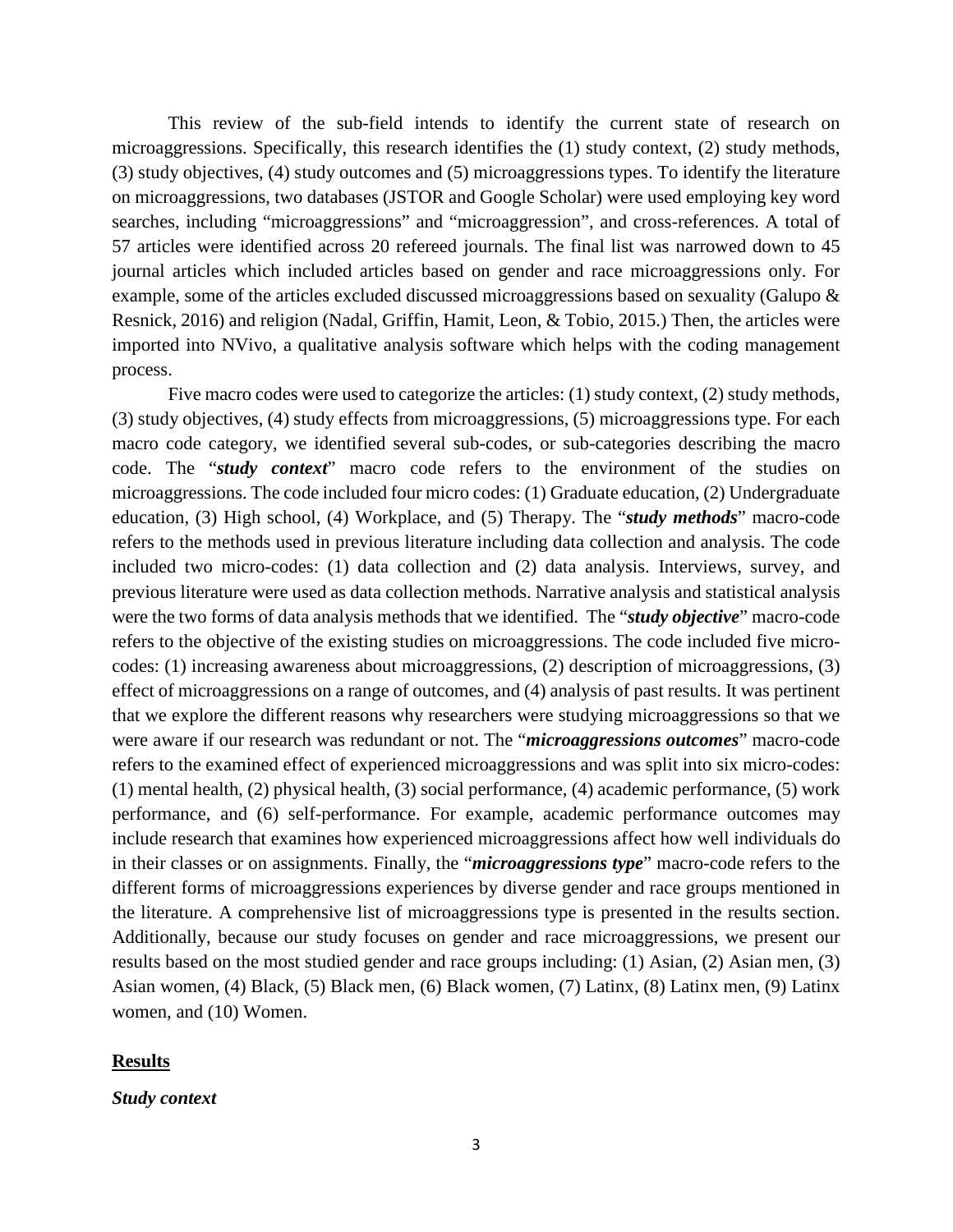The first set of results (Table 1) shows that 13% of the literature was studied in the context of graduate education, 58% in the context of undergraduate education, 11% in the workplace and 13% in the therapy. The most studied context for microaggressions included undergraduate education (Harper, 2013; Nadal et al., 2015; Torres-Harding, Andrade, & Romero Diaz, 2012; Yosso, Smith, Ceja, & Solórzano, 2009) while the least studied context included graduate education (Owen, Tao, Imel, Wampold, & Rodolfa, 2014).

| <b>Study context</b>    | <b>Relative Frequency</b> |
|-------------------------|---------------------------|
| Graduate education      | 13%                       |
| Undergraduate education | 58%                       |
| Workplace               | 11%                       |
| Therapy                 | 13%                       |
| Other                   | 4%                        |
|                         | $N=45$                    |

Table 1: Overview of the context of study in previous literature

#### *Study methods*

The second set of results (Table 2 and 3) presents the type of methods, including data collection and data analysis methods used by the literature on microaggressions. Table 2 shows that 51% of the literature on microaggressions used interviews while 33% of the literature used surveys as data collections methods. A small portion of the literature (2%) used data from previous literature. Table 3 shows that 46% of the literature on microaggressions used narrative analysis while 37% of the literature used statistical analysis. The results show that current literature has used both qualitative and quantitative methods with a slight preference for qualitative methods.

| <b>Data Collection Methods</b> | <b>Frequency</b> |
|--------------------------------|------------------|
| <b>Interviews</b>              | 51%              |
| Surveys                        | 33%              |
| Previous literature            | 2%               |
|                                | $N=45$           |

Table 2: Overview of the data collection in current literature

Table 3: Overview of the data analysis in current literature

| <b>Data Analysis Method</b> | <b>Frequency</b> |  |
|-----------------------------|------------------|--|
| Narrative                   | 46%              |  |
| Statistical                 | 37%              |  |
|                             | $N=45$           |  |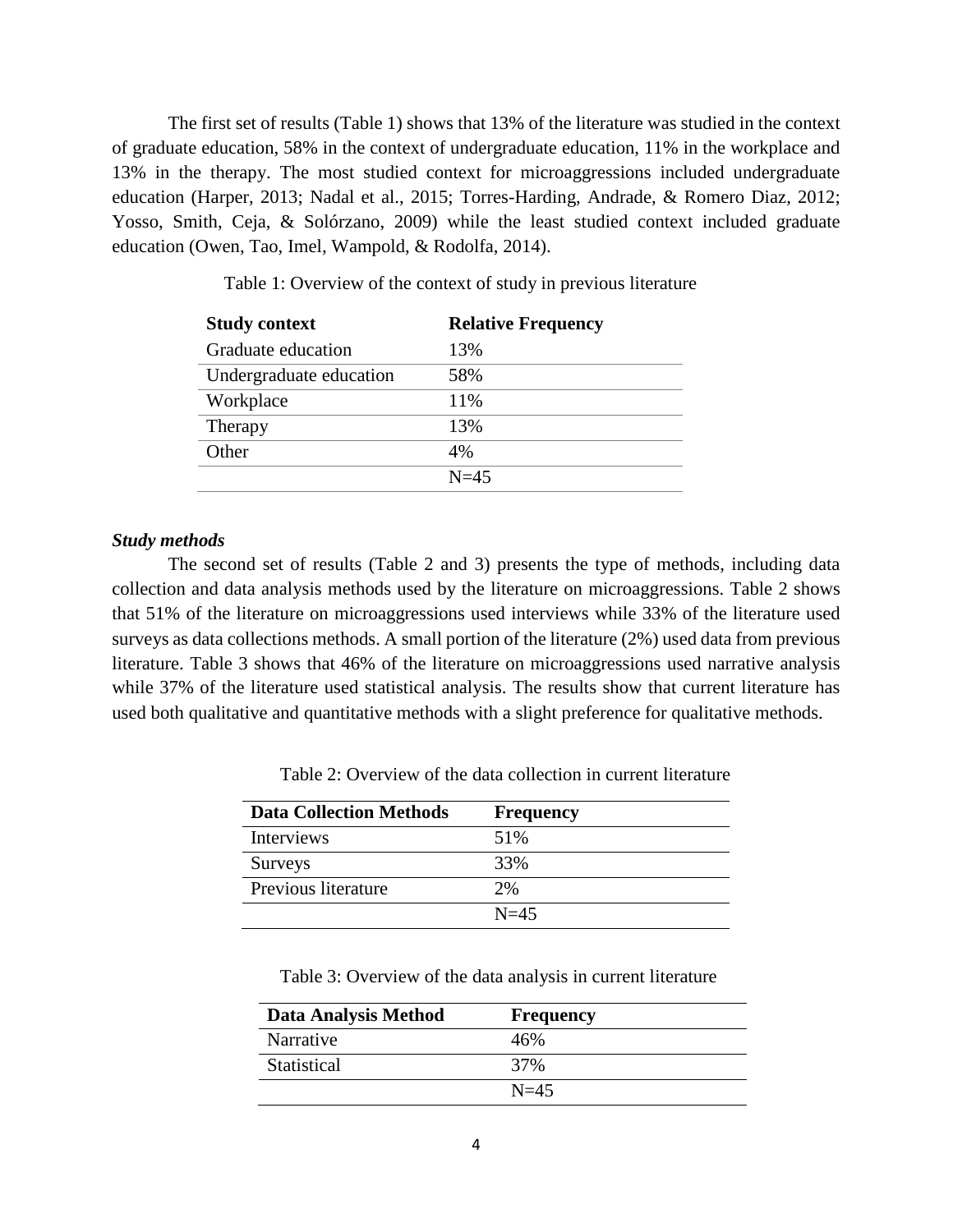#### *Study objective*

The third set of results (Table 4) presents the objectives of the current literature on microaggressions. Table 4 shows that 80% focused on studying the effect of microaggressions on a range of outcomes, 51% focused on describing microaggressions, 4% of the literature on microaggressions focused on increasing awareness of microaggressions, and 2% analyzed past results. Based on these results, the most studied objective included the effect of microaggressions on a range of outcomes (Constantine & Sue, 2007; Nadal, Griffin, Wong, Hamit, & Rasmus, 2014; Okazaki, 2009) while the least studied objective included analysis of past results (Nadal et al., 2015).

| <b>Objective</b>                | <b>Frequency</b> |
|---------------------------------|------------------|
| Effect of microaggressions on a | 80%              |
| range of outcomes               |                  |
| Description of microaggressions | 51%              |
| Increasing awareness about      | 4%               |
| microaggressions                |                  |
| Analysis of past results        | 2%               |
|                                 | $N=45$           |

Table 4: Overview of the study objectives in current literature

#### *Microaggressions Outcomes*

The fifth set of results (Table 5) presents the microaggressions outcomes identified by current literature. Table 5 shows that 75% of the literature focused on the effects of microaggressions on mental health, 28% focused on the effects of microaggressions on physical health, 28% focused on the effects of microaggressions on social performance, 22% focused on the effects of microaggressions on academic performance, 8% focused on the effects of microaggressions on self-performance, and 13% focused on the effects of microaggressions on work performance. Based on these results, the most studied outcomes from microaggressions included mental health (Constantine & Sue, 2007; Ong, Burrow, Fuller-Rowell, Ja, & Sue, 2013) while the least studied outcomes from microaggressions included self-performance (Mercer, Zeigler-Hill, Wallace, & Hayes, 2011)

Table 5: Overview of the microaggressions outcomes in previous literature

| <b>Outcome</b>       | <b>Frequency</b> |  |
|----------------------|------------------|--|
| Mental health        | 75%              |  |
| Physical health      | 2.8%             |  |
| Social performance   | 2.8%             |  |
| Academic performance | 22%              |  |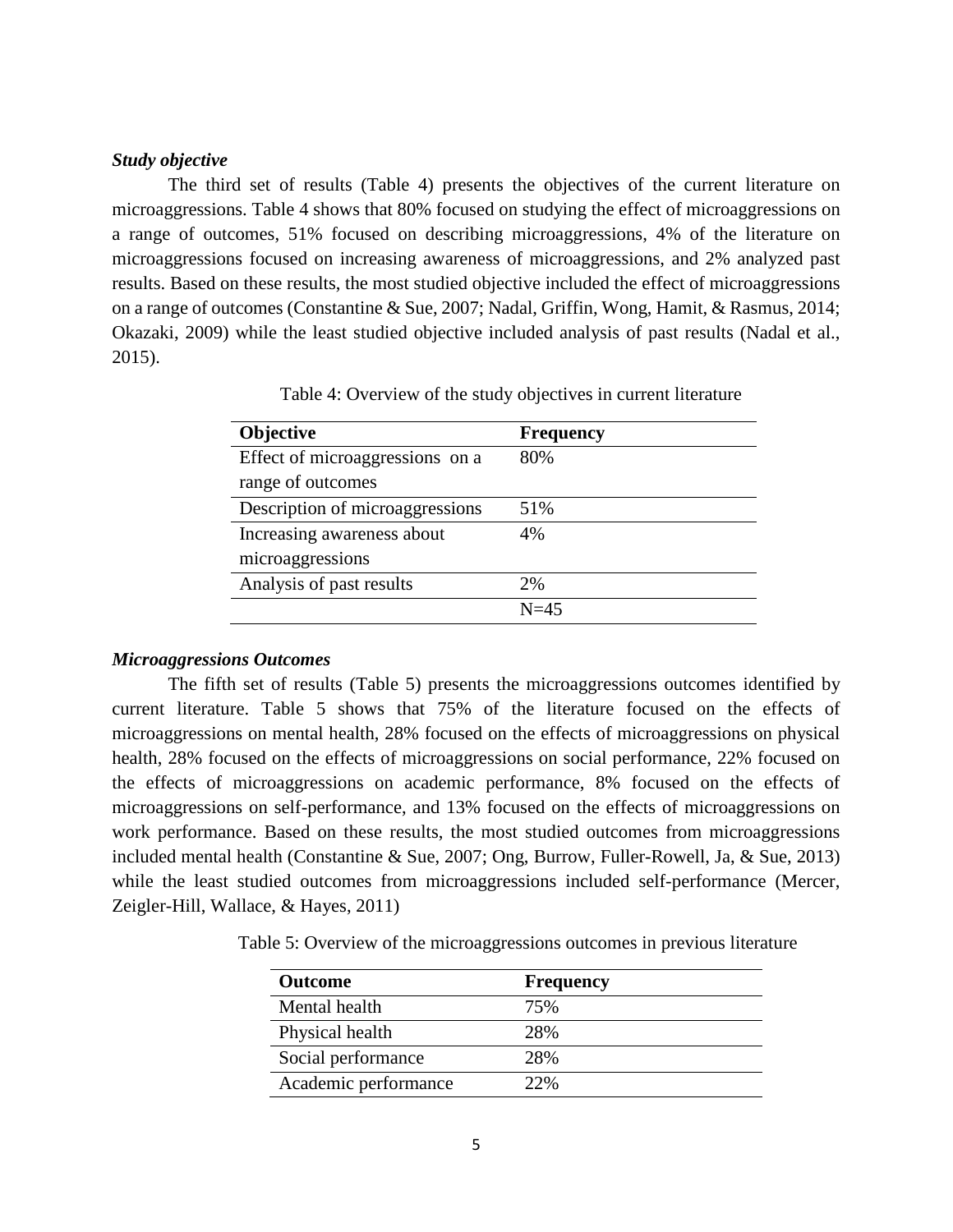| Work performance | 13%      |
|------------------|----------|
| Self-performance | 8%       |
|                  | $N = 36$ |

#### *Types of Microaggressions by Gender and Race Groups*

The sixth set of results (Tables 6-9) shows a range of microaggressions experiences by diverse gender and race groups. We first define the microaggressions in this section and then discuss the types of microaggressions experienced by each gender and race groups. *Alien in one's own land* represents the assumption that a group does not belong in the country they are in due to their group membership. *Ascription of intelligence* represents the assumption of one's intelligence or lack of intelligence (e.g. being smart) based on their group membership. *Assumed universality of experiences* is the assumption that all individuals of a certain race have the same exact experiences and the experiences are interchangeable. *Assumption of threat/criminality* represents the assumption that a person is violent, can cause harm to someone or has some criminal record and tendencies because of their group membership. *Assumptions about style and beauty* represents the assumption that their physical appearance is associated to their group membership. *Characteristics of speech* includes stereotypes about a person's speech or style of speech because of their group membership. *Colorblindness* represents denial of an individual's racial identity and structural forms of racism. *Dehumanization* represents making a person feel less than human or assumption that a person has no humanity because of their group membership. *Denial of racial identity* represents denial of a person's racial identity. *Emasculation* represents the situation when people have been emasculated based on stereotypes about their race. *Exoticism* represents sexualized images or speeches based on stereotypes surrounding a person's race. *Invalidation of experience* represents disregarding a person's experiences. *Invalidation of interethnic identities*  represents the assumption that all ethnic groups within a race are the same. For example, this can include the assumption that Japanese culture is the same and is interchangeable with the Chinese culture. *Invisibility* includes making a person feel invisible or doubting their contribution. *Myth of meritocracy* implied that race only has a minor role in determining life outcomes and that a person's status results from their effort. In other words, it means that race/racism has nothing to do with a person's life situation. *Pathologizing culture* includes assumptions that aspects of a person's culture is a nonfactor compared to the white standard. *Projected stereotypes* represents situations when a person is reduced to caricatures or stereotypes surrounding their identity. *Second class citizenship* represents the belief that a group needs to be treated as inferior and deserve a lower quality of lie. *Sexist humor and jokes* are comments that reinforce gender-roles and stereotypes by making demeaning comments about a person's gender. *Sexual objectification* represents situations when a person is reduced to the sexualization of their body in verbal or nonverbal ways. *Silence and marginalization* includes situations when a person experiences are made invisible and marginalized in their efforts. *Undeveloped incidents* are experiences that cannot be categorized under the definitions of microaggressions.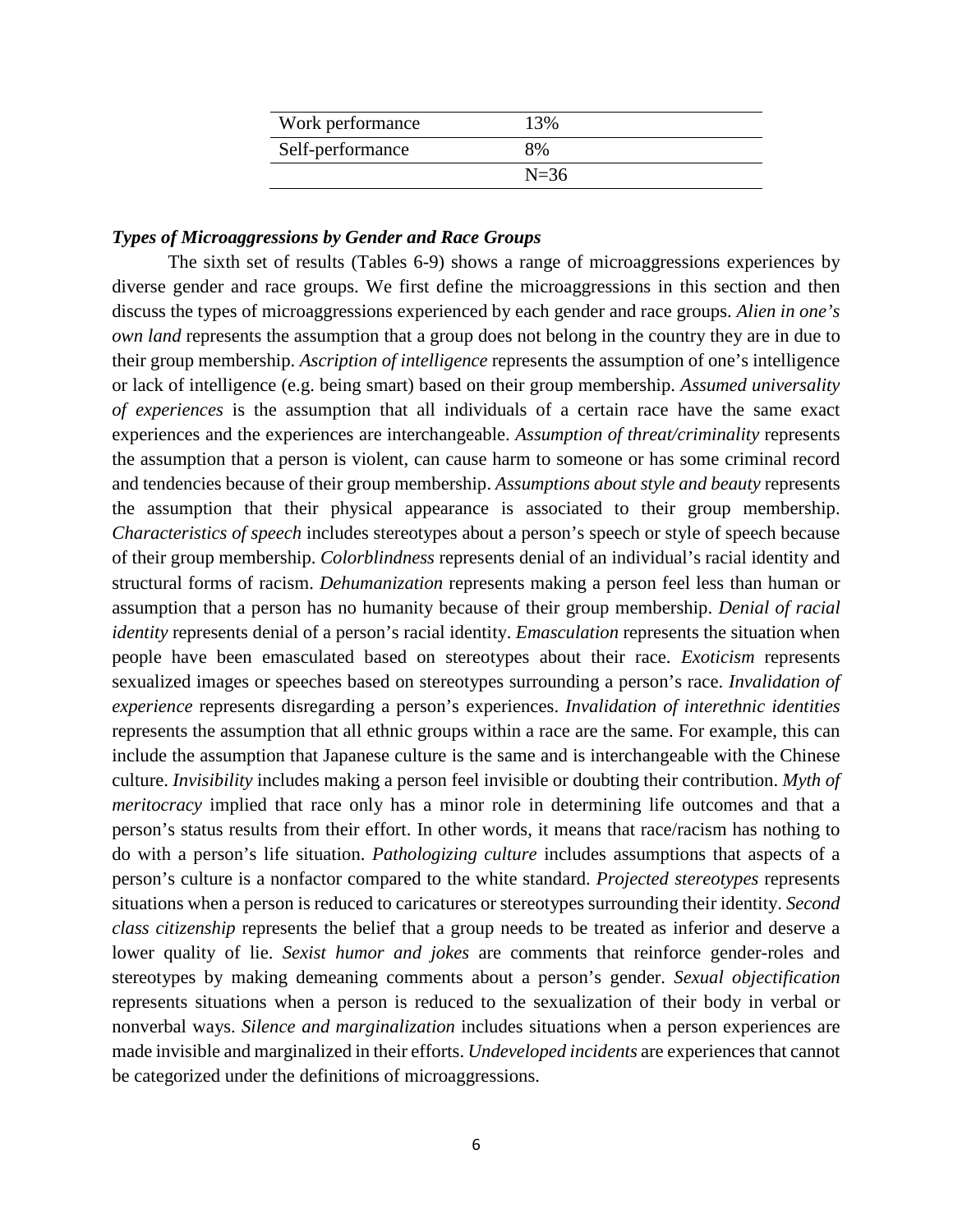### *Asian, Asian Men and Asian Women Group.*

This group included a set of 15 papers. Previous literature discussing microaggressions has identified that Asians were likely to experience feeling like an alien in their own land, ascription of intelligence, denial of racial identity, invalidation of interethnic differences, invisibility, pathologized culture, and second-class citizenship. *Alien in one's own land* was mentioned in 60% of the papers, *ascription of intelligence* was mentioned in 33% of the papers, *denial of racial identity* was mentioned in 13% of the papers, invalidation of interethnic differences was mentioned as well in 13% of the papers, invisibility was mentioned in 13% of the papers, pathologizing culture was mentioned in 13% of the papers, and second-class citizen was mentioned in 20% of the papers. The results suggest that alien in one's own land is the most frequently experienced microaggression by Asians.

In addition to these racial microaggressions, previous literature has identified microaggressions which were specific to Asian women and Asian Men. *Exoticism* was mentioned in 33% of the papers and *projected stereotypes* was mentioned in 7% of the papers describing microaggressions experienced by Asian women. *Emasculation* was mentioned in 13% of the papers describing microaggressions experienced by Asian women. Finally, *underdeveloped incidents* describes microaggressions that do not fit into any of the categories previously described and still need further research to develop a description for these microaggressions and were mentioned in 33% of the papers. The results suggest that exoticism is the most frequently experienced microaggression by Asian women while emasculation is the most frequently experienced microaggressions by Asian men. Nevertheless, exoticism is much more prevalent for Asian women.

| <b>Microaggressions Type</b>            | <b>Asian</b> | <b>Asian Men</b> | <b>Asian Women</b> |
|-----------------------------------------|--------------|------------------|--------------------|
| Alien in own land                       | 60%          |                  |                    |
| Ascription of intelligence              | 33%          |                  |                    |
| Denial of racial identity               | 13%          |                  |                    |
| Invalidation of interethnic differences | 13%          |                  |                    |
| Invisibility                            | 13%          |                  |                    |
| Pathologizing culture                   | 20%          |                  |                    |
| Second class citizen                    | 20%          |                  |                    |
| Emasculation                            |              | 13%              |                    |
| Exoticism                               |              |                  | 33%                |
| Projected stereotypes                   |              |                  | 7%                 |
| Underdeveloped incidents                | 33%          |                  |                    |
| $N=15$                                  |              |                  |                    |

Table 6: Microaggressions types experiences by Asians, Asian Men and Asian Women

*Black, Black men, and Black women Group.*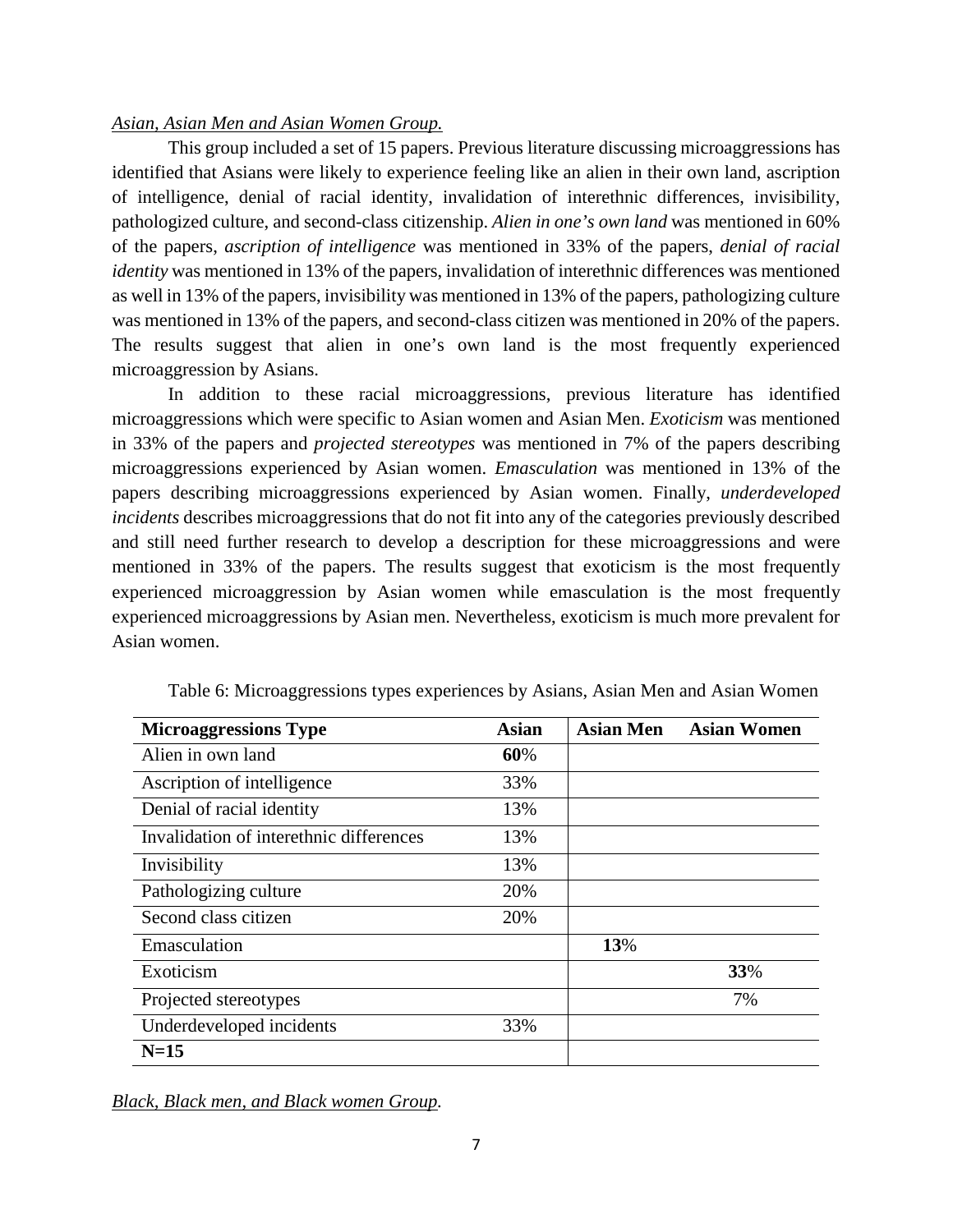This group included a set of 25 papers. Previous literature discussing microaggressions has identified that Blacks were likely to experience feeling like an alien in their own land, assumed universality of experiences, ascription of intelligence, assumption of criminality, colorblindness, assumed universality of experiences, invisibility, pathologizing culture, second-class citizenship, and myth of meritocracy. *Alien in one's own land* was mentioned in 8% of the papers, *assumed universality of experiences* was mentioned in 16% of papers, *colorblindness* was mentioned in 12% of the papers*, invalidation of experience* was mentioned in 4% of the papers*, pathologizing culture* was mentioned in 16% of the papers, and *second-class citizen* was mentioned in 24% of the papers, *ascription of intelligence* was mentioned in 44% of the papers, *assumption of criminality* was mentioned in 60% of papers, and *myth of meritocracy* was mentioned in 20% of the papers. The results suggest that assumption of criminality is the most frequently experienced microaggression by Blacks followed by ascription of intelligence.

In addition to these racial microaggressions, there are specific experiences that were attributed to Black men and women. Specifically, for Black men, *invisibility* was mentioned in 16% of the papers, *ascription of intelligence* was mentioned in 13% of the papers, *assumption of criminality* was mentioned in 32% of papers*, dehumanization* was mentioned in 8% of the papers and *myth of meritocracy* was mentioned in 20% of the papers. For Black women, *projected stereotypes* was mentioned in 16% of the papers, *assumptions about style and beauty* was mentioned in 28% of the literature, and *silence and marginalization* was mentioned in 16% of the literature and myth of meritocracy was mentioned in 7% of the papers. The results suggest that assumption of criminality is the most frequently experienced microaggression by Black men and assumption about style and beauty is the most frequently experienced microaggression by Black women.

| <b>Microaggression Type</b>         | <b>Black</b> | <b>Black Men</b> | <b>Black Women</b> |
|-------------------------------------|--------------|------------------|--------------------|
| Alien in own land                   | 8%           |                  |                    |
| Assumed universality of experiences | 16%          |                  |                    |
| Ascription of intelligence          | 44%          | 13%              |                    |
| Assumption of criminality           | 60%          | 32%              |                    |
| Colorblindness                      | 12%          |                  |                    |
| Invalidation of experience          | 4%           |                  |                    |
| Invisibility                        |              | 16%              |                    |
| Pathologizing culture               | 16%          |                  |                    |
| Second class citizen                | 24%          |                  |                    |
| Myth of meritocracy                 | 20%          |                  | 7%                 |
| Dehumanization                      |              | 8%               |                    |
| Projected stereotypes               |              |                  | 16%                |

Table 6: Microaggressions types experiences by Blacks, Black Men and Black Women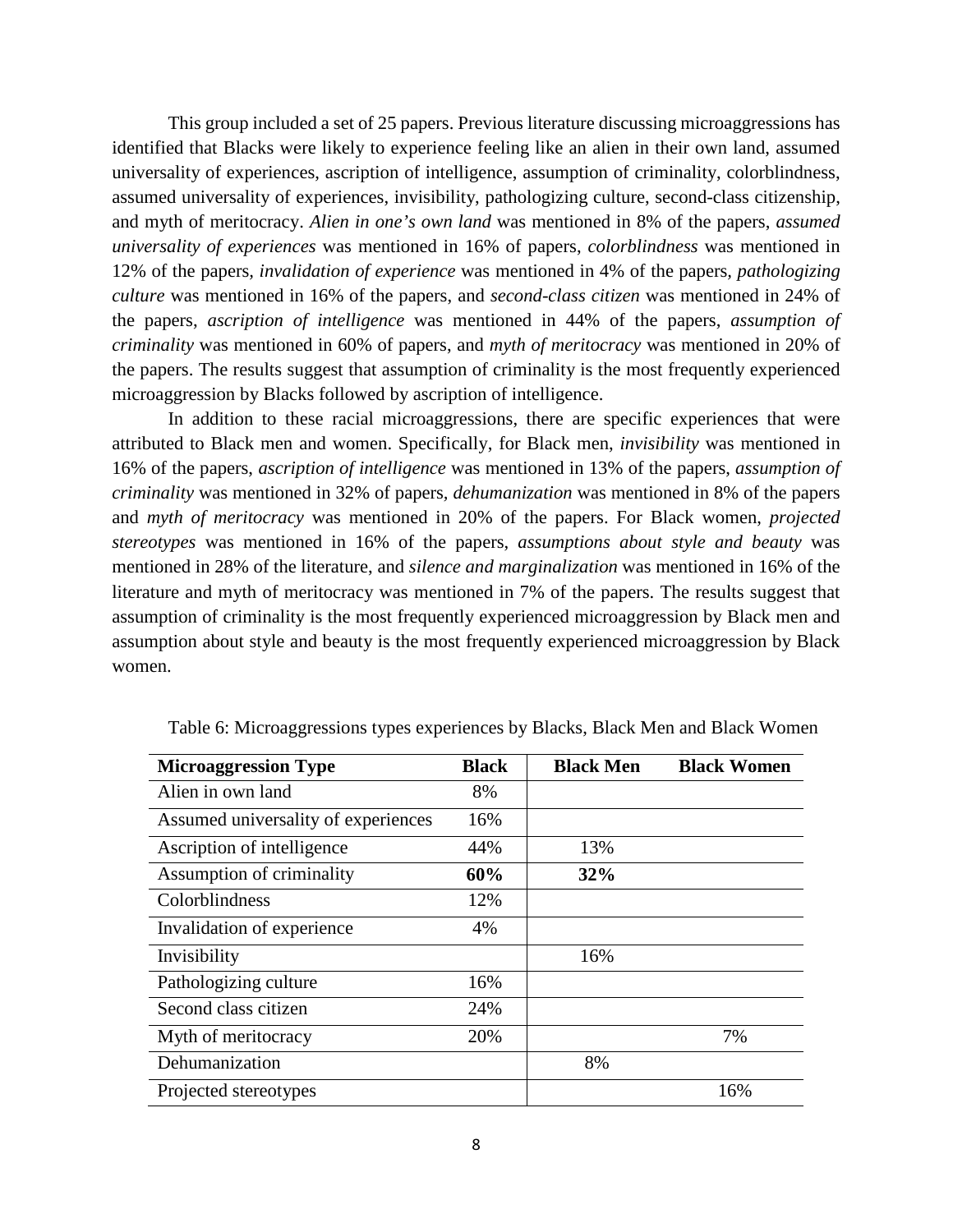| Assumptions about style and beauty | <b>28%</b> |     |
|------------------------------------|------------|-----|
| Silence and marginalization        |            | 16% |
| Underdeveloped incidents           | 52%        |     |
| $N=25$                             |            |     |

### *Latinx, Latino, and Latina Group*

This group included a set of 13 papers. Previous literature discussing microaggressions has identified that Latinx were likely to experience feeling like an alien in their own land, ascription of intelligence, characteristics of speech, assumption of criminality, exoticism, invalidation of experience, pathologizing culture, second-class citizenship, and projected stereotypes. *Alien in one's own land* was mentioned in 62% of the papers, *ascription of intelligence* was mentioned in 23% of the papers*, characteristics of speech* was mentioned in 15% of the papers*, invalidation of experience* was mentioned in 4% of the papers*, pathologizing culture* was mentioned in 23% of the papers, *assumption of criminality* was mentioned in 31% of the papers, *exoticism* was mentioned in 8% of the papers and *second-class citizen* was mentioned in 23% of the papers. The results suggest that alien in own land is the most frequently experienced microaggression by Latinx, followed by ascription of intelligence Blacks.

In addition to these racial microaggressions, there were specific experiences that were specific to Latinas. Specifically, for Latinas, *projected stereotypes* was mentioned in 8% of the papers and exoticism was mentioned in 15% of the papers. There were also microaggressions reported in the papers that attributed to Latinos specifically. For example, *assumption of criminality* was mentioned in 8% of the papers. The results suggest that assumption of criminality is the most frequently experienced microaggression by Latino and exoticism is the most frequently experienced microaggression by Latina. However, Latina experienced projected stereotypes with the same frequency that Latino experienced assumption of criminality (8% each).

| Microaggression            | Latinx | Latino | Latina |
|----------------------------|--------|--------|--------|
| Alien in own land          | 62%    |        |        |
| Ascription of intelligence | 23%    |        |        |
| Characteristics of speech  | 15%    |        |        |
| Assumption of criminality  | 31%    | 8%     |        |
| Exoticism                  | 8%     |        | 15%    |
| Pathologizing culture      | 23%    |        |        |
| Invalidation of experience | 15%    |        |        |
| Second class citizen       | 23%    |        |        |
| Projected stereotypes      |        |        | 8%     |
| Underdeveloped incidents   | 38%    |        |        |

Table 6: Microaggressions types experiences by Latinx, Latinos and Latinas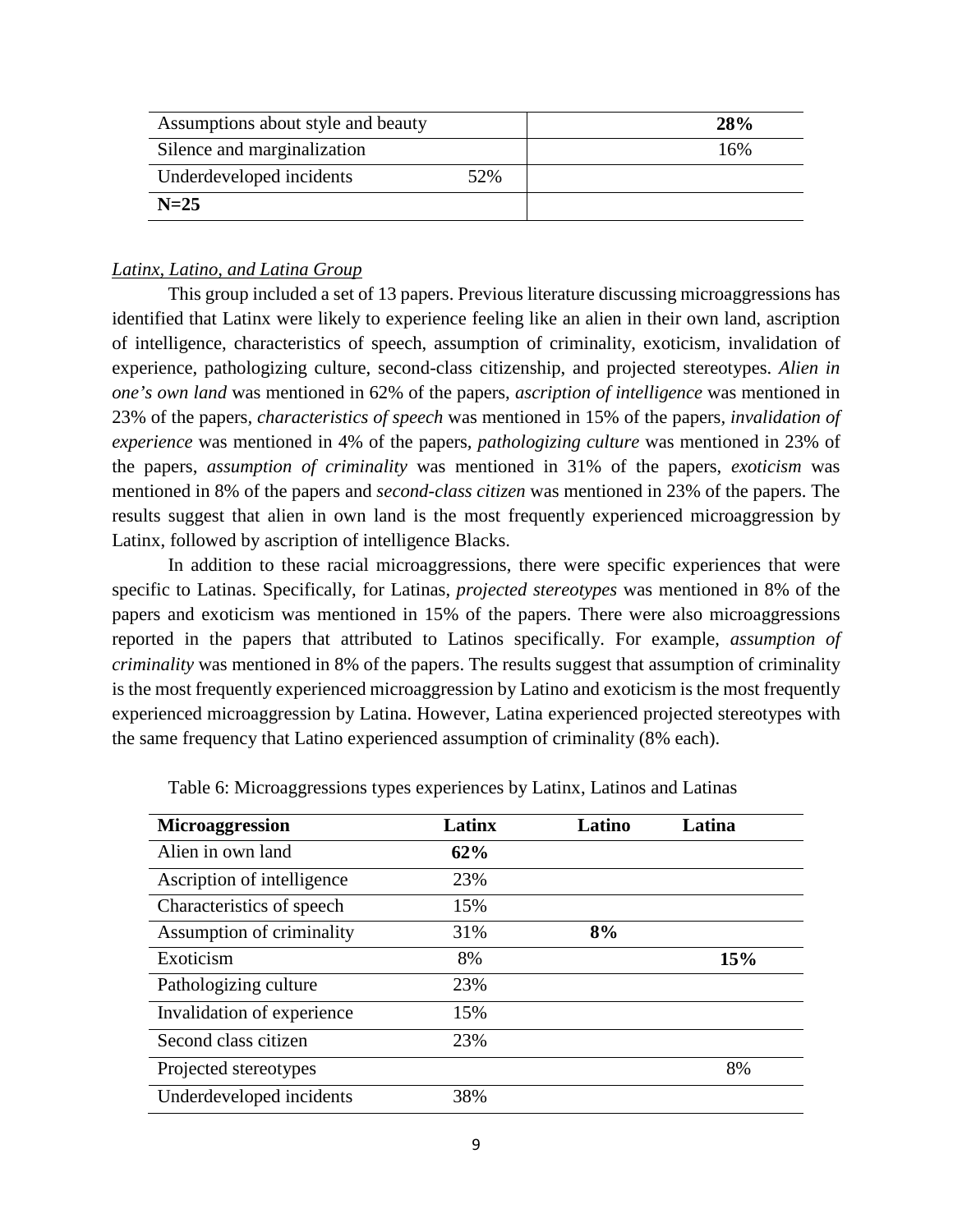**N=13**

### *Women*

This group included 5 papers. Previous literature has identified four main microaggressions that affect women: invisibility, sexist jokes/humor, sexual objectification, and underdeveloped incidents. *Invisibility* was mentioned in 60% of the papers, *sexist humor/jokes* was mentioned in 20% of the papers, sexual objectification was mentioned in 60% of the papers. It is noteworthy that invisibility and sexual objectification each was mentioned 60% for women.

| <b>Microaggression</b> | <b>Frequency</b> |  |
|------------------------|------------------|--|
| Invisibility           | 60%              |  |
| Sexist humor and jokes | 20%              |  |
| Sexual objectification | 60%              |  |
| $N=5$                  |                  |  |

Table 7: Microaggressions types experiences by Women

#### *Comparison of intersectional papers and non-intersectional papers*

The final analysis in this paper presents on overview of the papers which have adopted an intersectional perspective to microaggressions and those which have discussed microaggressions using gender and race dimensions separately.

|  |  |  | Table 8: Microaggressions types using intersectional and non-intersectional perspective |  |
|--|--|--|-----------------------------------------------------------------------------------------|--|
|  |  |  |                                                                                         |  |

| <b>Intersectionality of paper Frequency</b> |     |
|---------------------------------------------|-----|
| Intersectional                              | 33% |
| Non-intersectional                          | 67% |
| $N=45$                                      |     |

### **Discussions**

Underrepresentation of minority groups in engineering. Previous work on the everyday "small" discriminatory behaviors have been understudied in engineering. Researchers propose that gender and racial microaggressions are important for minorities' experiences in engineering programs and their capacity to succeed in these programs. Nevertheless, research on microaggressions in engineering is scarce. This paper presents an overview of the literature on microaggressions using previous work from engineering and non-engineering scholarship. The research contributes to understanding of the diverse forms of microaggressions that are experienced by gender and race groups and also points to gaps in the literature. First, the results show a focus on undergraduate education and less on other contexts such as graduate education.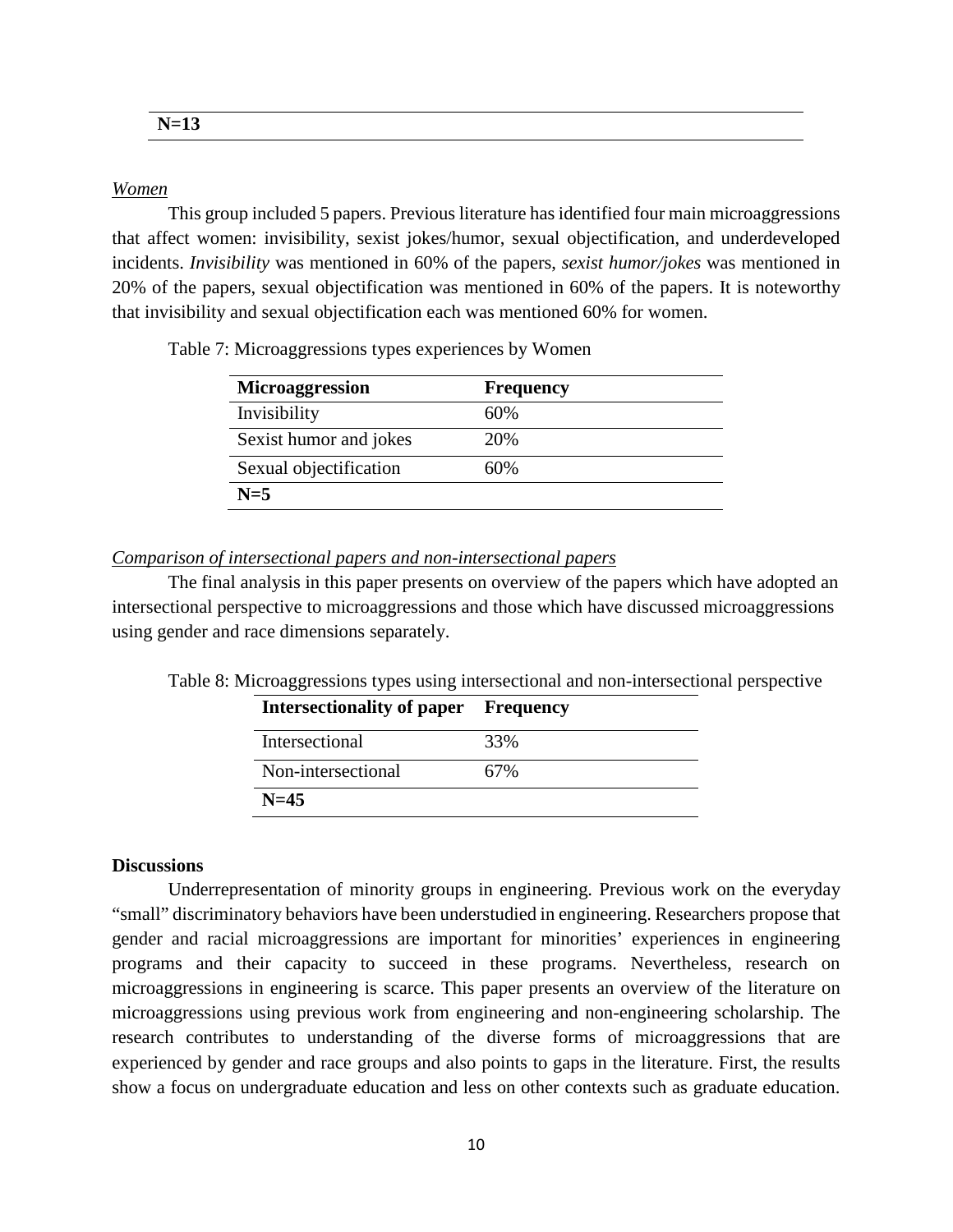Second, the literature on microaggressions adopting an intersectional perspective is scarce. Adopting a perspective that considers gender and race groups is important as it provides a more refined understanding based on people's unique experiences with microaggressions, and, as a result it has potential to contribute to more suited policies. Third, the research shows that the microaggressions experienced by the Latinax group have received less attention compared to the microaggressions experienced by other minority groups. Fourth, academic and work performance is an understudied outcome, likely diminishing the perception that microaggressions are of direct concern to the administrators and company leaders.

The primary impact from this research is addressing the negative behaviors that exist toward minority engineering students (Fouad et al. 2017) which act as barriers to broadening participation in engineering. This is timely as engineering programs continue to struggle to retain minority groups (Fouad and Singh 2009). Engineering programs can use the results from this research and broaden participation in engineering by increasing the visibility of the negative subtle behaviors and implementing policies to address them. This research brings attention to the much needed piece in broadening participation by focusing on the everyday micro behaviors that are frequently normalized as the status quo.

### **Conclusions**

This research presents an overview of the current literature on microaggressions in engineering and non-engineering contexts. The analysis in this paper is based on 45 journal articles and focuses on presenting the current state of the literature on the following items: (1) study context, (2) study methods, (3) study objectives, (4) study outcomes and (5) microaggressions types. The overview presents a few gaps in the literature including the need to adopt an intersectional perspective to microaggressions, expanding the literature to other minority groups (e.g. Latinax), extending the literature to graduate education and academic and work performance.

### **Bibliography**

Burt, Brian, Alade McKen, Jordan Burkhart, Jennifer Hormell, and Alec Knight. "Racial Microaggressions within the Advisor-Advisee Relationship: Implications for Engineering Research, Policy, and Practice." In *2016 ASEE Annual Conference & Exposition Proceedings*. New Orleans, Louisiana: ASEE Conferences, 2016. [https://doi.org/10.18260/p.26029.](https://doi.org/10.18260/p.26029)

Burham, Linda. 2001." The Wellspring of Black Feminist Theory. Oakland,CA: Women of Color Resource Center.

Cho, Sumi, Kimberle Crenshaw and Leslie McCall. 2013. "Toward a Field of Intersectionality Studies: Theory,Applications,and Praxis." Signs 38(4):785-810.

Collins , Patricia.2002. Black Feminist Thought:Knowledge, Consciousness, and the Politics of empowerment.New York: Routledge.

Collins,Patricia. 2015. "Intersectionality's Defitional Dilemmas." Annual Review of Sociology 41(1): 1- 20.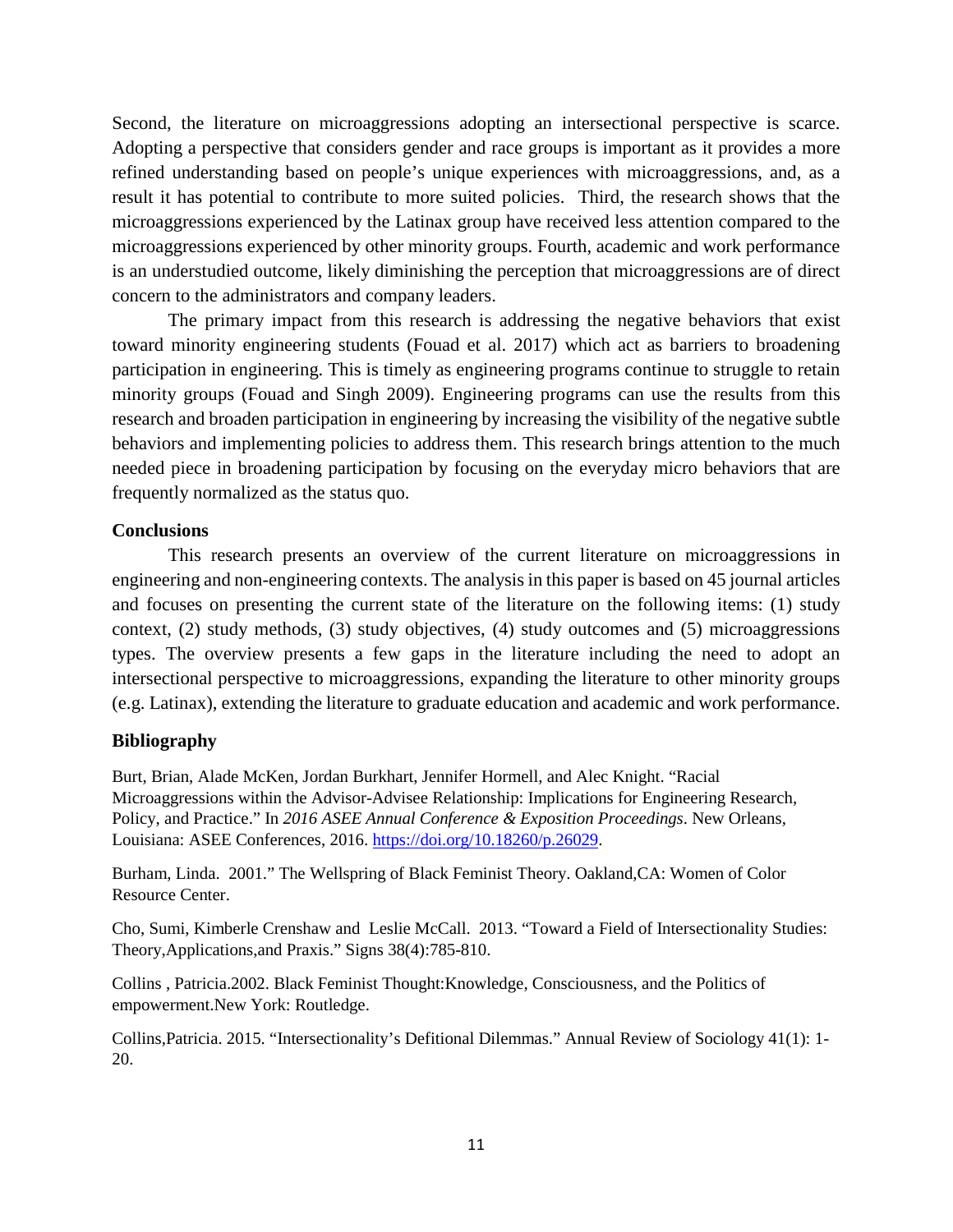Crenshaw, Kimberle. 1989. "Demarginalizing the Intersection of Race and Sex: A Black Feminist Critique of Antidiscrimination Doctrine, Feminist Theory, and Antiracist Politics. University of Chicago Legal Forum,139.

Chaney, Cassandra. "'I Know It [Racism] Still Exists Here:' African American Males at a Predominantly White Institution," n.d., 24.

Griffin, Kimberly A., Meghan J. Pifer, Jordan R. Humphrey, and Ashley M. Hazelwood. "(Re)Defining Departure: Exploring Black Professors' Experiences with and Responses to Racism and Racial Climate." *American Journal of Education* 117, no. 4 (August 2011): 495–526. [https://doi.org/10.1086/660756.](https://doi.org/10.1086/660756)

Rasmussen, Brian, and Daniel Salhani. "A Contemporary Kleinian Contribution to Understanding Racism." *Social Service Review* 84, no. 3 (September 2010): 491–513. [https://doi.org/10.1086/656401.](https://doi.org/10.1086/656401)

Basford, Tessa E., Lynn R. Offermann, and Tara S. Behrend. "Do You See What I See? Perceptions of Gender Microaggressions in the Workplace." *Psychology of Women Quarterly* 38, no. 3 (September 2014): 340–49. [https://doi.org/10.1177/0361684313511420.](https://doi.org/10.1177/0361684313511420)

Elsass, Priscilla M, and Laura M Graves. "Demographic Diversity in Decision-Making Groups: The Experiences of Women and People of Color," n.d., 29.

Harper, Shaun R. "Am I My Brother's Teacher? Black Undergraduates, Racial Socialization, and Peer Pedagogies in Predominantly White Postsecondary Contexts." *Review of Research in Education* 37, no. 1 (March 2013): 183–211. [https://doi.org/10.3102/0091732X12471300.](https://doi.org/10.3102/0091732X12471300)

Lewis, Jioni A., Ruby Mendenhall, Stacy A. Harwood, and Margaret Browne Huntt. "Coping with Gendered Racial Microaggressions among Black Women College Students." *Journal of African American Studies* 17, no. 1 (March 2013): 51–73. [https://doi.org/10.1007/s12111-012-9219-0.](https://doi.org/10.1007/s12111-012-9219-0)

Lewis, Jioni A., and Helen A. Neville. "Construction and Initial Validation of the Gendered Racial Microaggressions Scale for Black Women." *Journal of Counseling Psychology* 62, no. 2 (2015): 289– 302. [https://doi.org/10.1037/cou0000062.](https://doi.org/10.1037/cou0000062)

Mercer, Sterett H., Virgil Zeigler-Hill, Marion Wallace, and DeMarquis M. Hayes. "Development and Initial Validation of the Inventory of Microaggressions Against Black Individuals." *Journal of Counseling Psychology* 58, no. 4 (2011): 457–69. [https://doi.org/10.1037/a0024937.](https://doi.org/10.1037/a0024937)

Nadal, Kevin L., Kristin C. Davidoff, Lindsey S. Davis, Yinglee Wong, David Marshall, and Victoria McKenzie. "A Qualitative Approach to Intersectional Microaggressions: Understanding Influences of Race, Ethnicity, Gender, Sexuality, and Religion." *Qualitative Psychology* 2, no. 2 (2015): 147–63. [https://doi.org/10.1037/qup0000026.](https://doi.org/10.1037/qup0000026)

Owen, Jesse, Karen W. Tao, Zac E. Imel, Bruce E. Wampold, and Emil Rodolfa. "Addressing Racial and Ethnic Microaggressions in Therapy." *Professional Psychology: Research and Practice* 45, no. 4 (2014): 283–90. [https://doi.org/10.1037/a0037420.](https://doi.org/10.1037/a0037420)

Solorzano, Daniel. "Critical Race Theory, Racial Microaggressions, and Campus Racial Climate: The Experiences of African American College Students," n.d., 15.

Solorzano, Daniel G. "Critical Race Theory, Race and Gender Microaggressions, and the Experience of Chicana and Chicano Scholars." *International Journal of Qualitative Studies in Education* 11, no. 1 (January 1998): 121–36. [https://doi.org/10.1080/095183998236926.](https://doi.org/10.1080/095183998236926)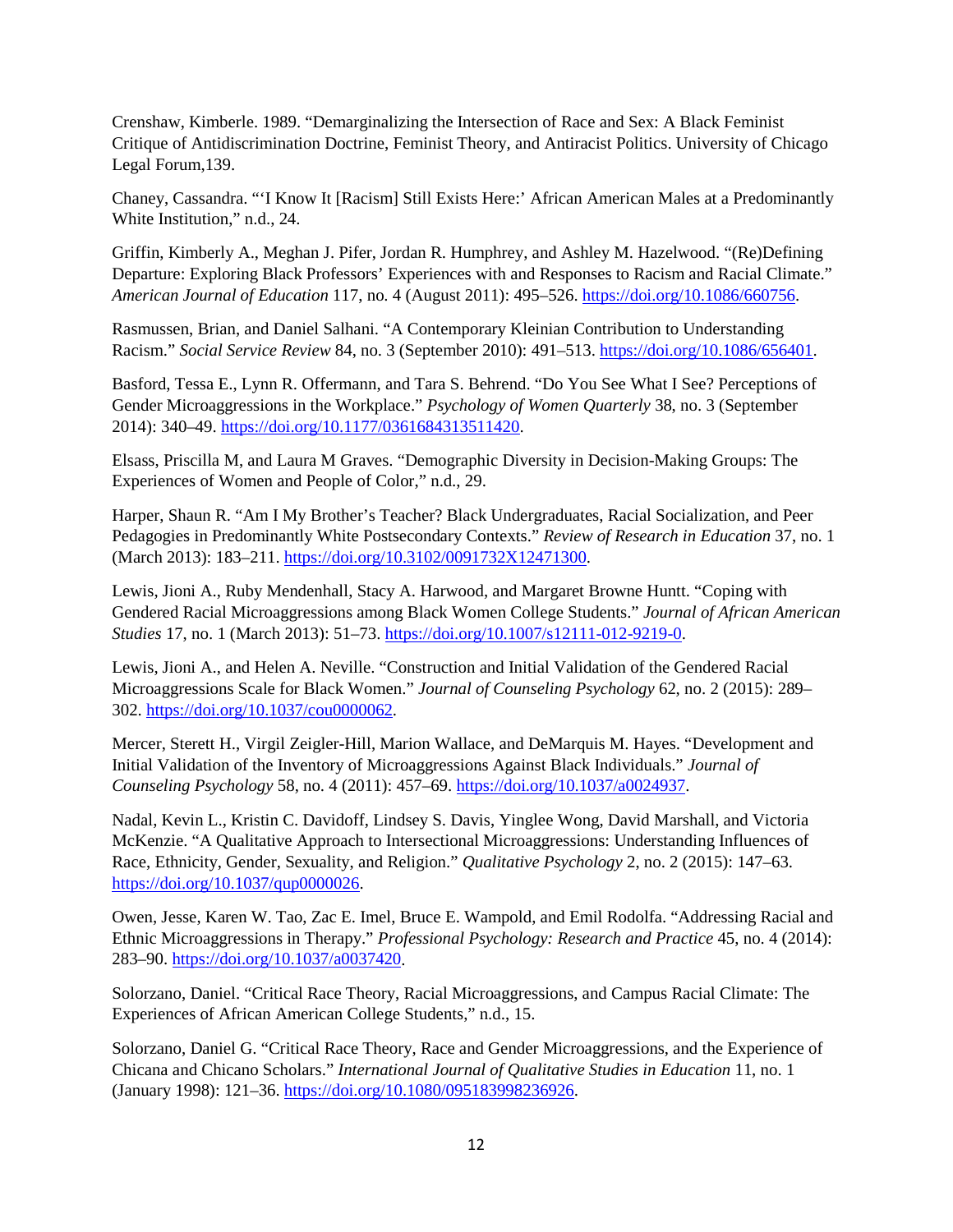Yosso, Tara, William Smith, Miguel Ceja, and Daniel Solórzano. "Critical Race Theory, Racial Microaggressions, and Campus Racial Climate for Latina/o Undergraduates." *Harvard Educational Review* 79, no. 4 (December 2009): 659–91. [https://doi.org/10.17763/haer.79.4.m6867014157m707l.](https://doi.org/10.17763/haer.79.4.m6867014157m707l)

Belkhir, Jean Ait. "Intersectional Impact: Black Students and Race, Gender and Class Belkhir, Jean Ait. "Racial and Gender Microaggressions on a Predominantly-White Campus: Experiences of Black, Latina/o and White Undergraduates," n.d., 20.

Chavella T. Pittman. "Racial Microaggressions: The Narratives of African American Faculty at a Predominantly White University." *The Journal of Negro Education* 81, no. 1 (2012): 82. [https://doi.org/10.7709/jnegroeducation.81.1.0082.](https://doi.org/10.7709/jnegroeducation.81.1.0082)

Harwood, Stacy A., Margaret Browne Huntt, Ruby Mendenhall, and Jioni A. Lewis. "Racial Microaggressions in the Residence Halls: Experiences of Students of Color at a Predominantly White University." *Journal of Diversity in Higher Education* 5, no. 3 (2012): 159–73. [https://doi.org/10.1037/a0028956.](https://doi.org/10.1037/a0028956)

Minikel-Lacocque, Julie. "Racism, College, and the Power of Words: Racial Microaggressions Reconsidered." *American Educational Research Journal* 50, no. 3 (June 2013): 432–65. [https://doi.org/10.3102/0002831212468048.](https://doi.org/10.3102/0002831212468048)

Ong, Anthony D., Anthony L. Burrow, Thomas E. Fuller-Rowell, Nicole M. Ja, and Derald Wing Sue. "Racial Microaggressions and Daily Well-Being among Asian Americans." *Journal of Counseling Psychology* 60, no. 2 (2013): 188–99. [https://doi.org/10.1037/a0031736.](https://doi.org/10.1037/a0031736)

Sue, Derald Wing, Jennifer Bucceri, Annie I. Lin, Kevin L. Nadal, and Gina C. Torino. "Racial Microaggressions and the Asian American Experience." *Cultural Diversity and Ethnic Minority Psychology* 13, no. 1 (2007): 72–81. [https://doi.org/10.1037/1099-9809.13.1.72.](https://doi.org/10.1037/1099-9809.13.1.72)

Sue, Derald Wing, Christina M. Capodilupo, and Aisha M. B. Holder. "Racial Microaggressions in the Life Experience of Black Americans." *Professional Psychology: Research and Practice* 39, no. 3 (2008): 329–36. [https://doi.org/10.1037/0735-7028.39.3.329.](https://doi.org/10.1037/0735-7028.39.3.329)

Sue, Derald Wing, and Madonna G Constantine. "Racial Microaggressions as Instigators of Difficult Dialogues on Race: Implications for Student Affairs Educators and Students" 26, no. 2 (2007): 8.

Sue, Derald Wing, Annie I. Lin, Gina C. Torino, Christina M. Capodilupo, and David P. Rivera. "Racial Microaggressions and Difficult Dialogues on Race in the Classroom." *Cultural Diversity and Ethnic Minority Psychology* 15, no. 2 (2009): 183–90. [https://doi.org/10.1037/a0014191.](https://doi.org/10.1037/a0014191)

Sue, Derald Wing, Kevin L. Nadal, Christina M. Capodilupo, Annie I. Lin, Gina C. Torino, and David P. Rivera. "Racial Microaggressions Against Black Americans: Implications for Counseling." *Journal of Counseling & Development* 86, no. 3 (July 2008): 330–38. [https://doi.org/10.1002/j.1556-](https://doi.org/10.1002/j.1556-6678.2008.tb00517.x) [6678.2008.tb00517.x.](https://doi.org/10.1002/j.1556-6678.2008.tb00517.x)

Torres, Lucas, Mark W. Driscoll, and Anthony L. Burrow. "Racial Microaggressions and Psychological Functioning Among Highly Achieving African-Americans: A Mixed-Methods Approach." *Journal of Social and Clinical Psychology* 29, no. 10 (December 2010): 1074–99. [https://doi.org/10.1521/jscp.2010.29.10.1074.](https://doi.org/10.1521/jscp.2010.29.10.1074)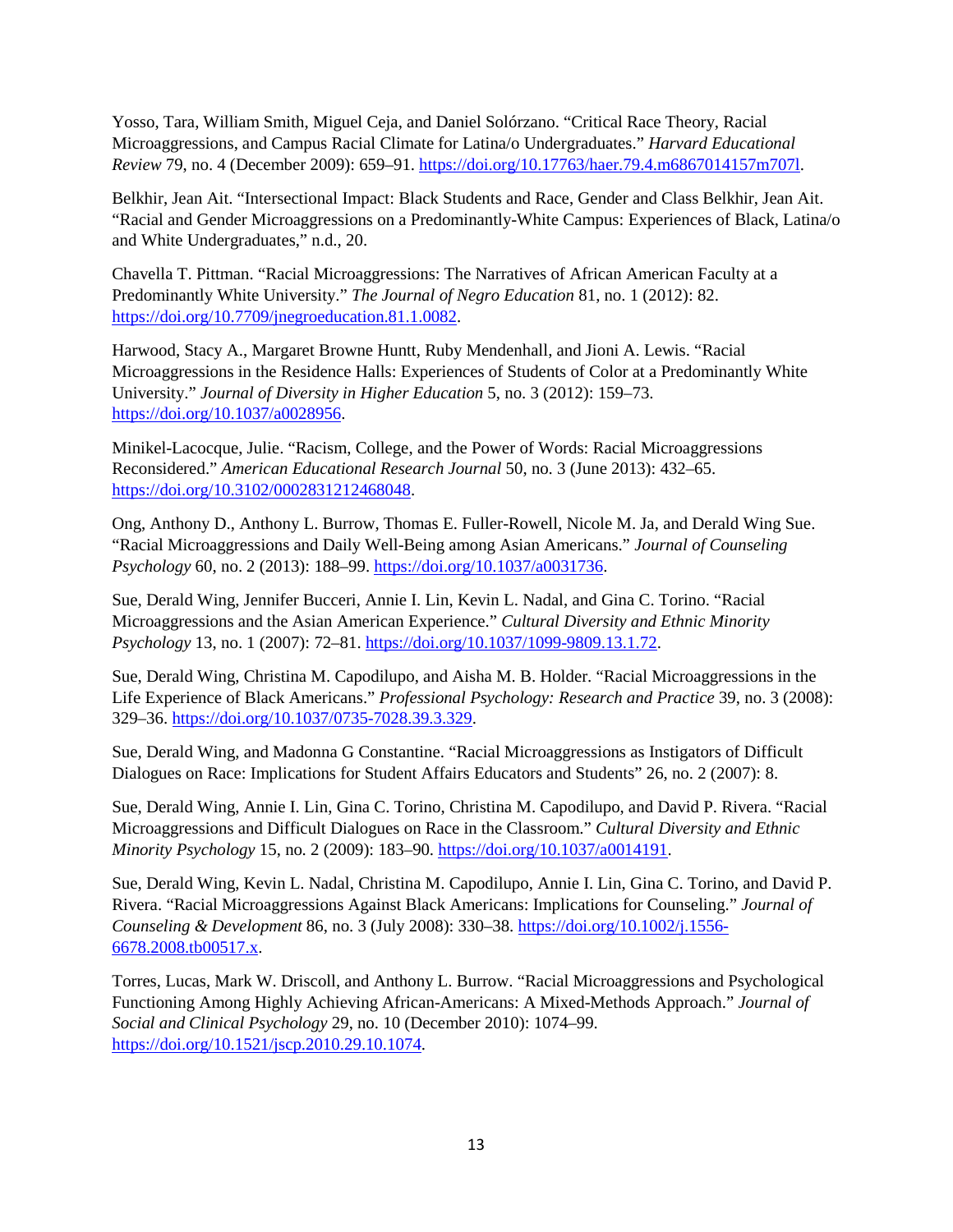Utsey, Shawn O., and Yasser Payne. "Psychological Impacts of Racism in a Clinical versus Normal Sample of African American Men." *Journal of African American Men* 5, no. 3 (December 2000): 57–72. [https://doi.org/10.1007/s12111-000-1004-9.](https://doi.org/10.1007/s12111-000-1004-9)

Constantine, Madonna G., and Derald Wing Sue. "Perceptions of Racial Microaggressions among Black Supervisees in Cross-Racial Dyads." *Journal of Counseling Psychology* 54, no. 2 (2007): 142–53. [https://doi.org/10.1037/0022-0167.54.2.142.](https://doi.org/10.1037/0022-0167.54.2.142)

Davis, Peggy C. "Law As Microaggression." *The Yale Law Journal* 98, no. 8 (June 1989): 1559. [https://doi.org/10.2307/796605.](https://doi.org/10.2307/796605)

"Images and Words That Wound: Critical Race Theory, Racial Stereotyping, and Teacher Education," n.d., 16.

Nadal, Kevin L., Silvia L. Mazzula, David P. Rivera, and Whitney Fujii-Doe. "Microaggressions and Latina/o Americans: An Analysis of Nativity, Gender, and Ethnicity." *Journal of Latina/o Psychology* 2, no. 2 (May 2014): 67–78. [https://doi.org/10.1037/lat0000013.](https://doi.org/10.1037/lat0000013)

Nadal, Kevin L, Yinglee Wong, Katie Griffin, Julie Sriken, Vivian Vargas, Michelle Wideman, and Ajayi Kolawole. "Microaggressions and the Multiracial Experience." *International Journal of Humanities and Social Science* 1, no. 7 (n.d.): 9.

Okazaki, Sumie. "Impact of Racism on Ethnic Minority Mental Health." *Perspectives on Psychological Science* 4, no. 1 (January 2009): 103–7. [https://doi.org/10.1111/j.1745-6924.2009.01099.x.](https://doi.org/10.1111/j.1745-6924.2009.01099.x)

"On the 'Flip' Side: A Teacher Educator of Color Unveiling the Dangerous Minds of White Teacher Candidates," n.d., 22.

Solorzano, Daniel, Walter R Allen, and Grace Carroll. "Keeping Race in Place: Racial Microaggressions and Campus Racial Climate at the University of California, Berkeley" 23 (n.d.): 99.

Galupo, M. Paz, and Courtney A. Resnick. "Experiences of LGBT Microaggressions in the Workplace: Implications for Policy." In *Sexual Orientation and Transgender Issues in Organizations*, edited by Thomas Köllen, 271–87. Cham: Springer International Publishing, 2016. [https://doi.org/10.1007/978-3-](https://doi.org/10.1007/978-3-319-29623-4_16) [319-29623-4\\_16.](https://doi.org/10.1007/978-3-319-29623-4_16)

DeAngelis, Tori. "Unmasking 'Racial Micro Aggressions,'" n.d., 5.

Nadal, Kevin L. "The Racial and Ethnic Microaggressions Scale (REMS): Construction, Reliability, and Validity." *Journal of Counseling Psychology* 58, no. 4 (2011): 470–80. [https://doi.org/10.1037/a0025193.](https://doi.org/10.1037/a0025193)

Nadal, Kevin L, Katie E Griffin, Sahran Hamit, Jayleen Leon, and Michael Tobio. "Subtle and Overt Forms of Islamophobia: Microaggressions toward Muslim Americans," n.d., 25.

Nadal, Kevin L., Katie E. Griffin, Yinglee Wong, Sahran Hamit, and Morgan Rasmus. "The Impact of Racial Microaggressions on Mental Health: Counseling Implications for Clients of Color." *Journal of Counseling & Development* 92, no. 1 (January 2014): 57–66. [https://doi.org/10.1002/j.1556-](https://doi.org/10.1002/j.1556-6676.2014.00130.x) [6676.2014.00130.x.](https://doi.org/10.1002/j.1556-6676.2014.00130.x)

Nadal, Kevin L., Yinglee Wong, Katie E. Griffin, Kristin Davidoff, and Julie Sriken. "The Adverse Impact of Racial Microaggressions on College Students' Self-Esteem." *Journal of College Student Development* 55, no. 5 (2014): 461–74[. https://doi.org/10.1353/csd.2014.0051.](https://doi.org/10.1353/csd.2014.0051)